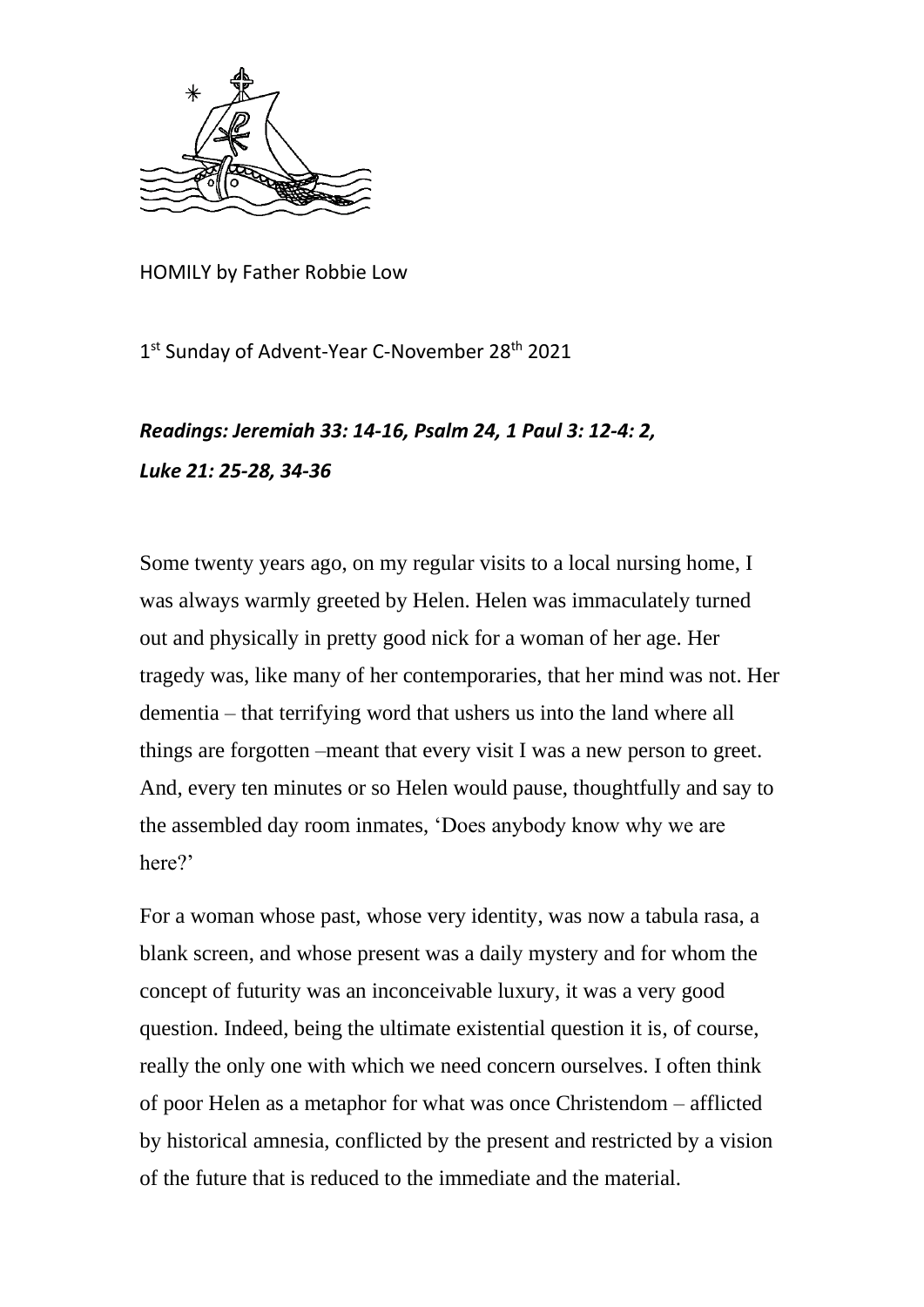For the Church, Advent provides the great antidote to this, otherwise hopeless, tragedy. As Christians, we live between the Advents – the coming of Christ as the child in the arms of Mary and the coming of Christ in glory at the end of time to judge the living and the dead. We have an eye on both. As we follow our chosen pattern of Death, Judgement, Heaven and Hell AND/OR Patriarchs, Prophets, The Baptiser and Our Lady, we are inevitably involved in the recapitulation of our history, the history of salvation, the supreme and superlative reason why. And, remember, it's no good telling people that Jesus is the answer if they never knew the question.

Advent invites us to return to the great pilgrim journey of the people of God in the corporate memory of what has been, the longing for what will be, the excited anticipation of the kingdom and the preparations which we needs make.

Advent reminds us that we are supremely a people of hope and that hope is well founded. My only complaint is that Advent is not long enough for this immense task. I often joke that I am going to write to the Pope to ask for a six week Advent and a four week Lent.

One of the reasons that I look forward to Ronald Crane's wonderful weekly meditation is that he regularly and accessibly opens little gateways into our common history in the Old Covenant and offers profound insight into the long journey of the People of God

As the pilgrim people of God, Advent gives us that opportunity to look back before the first Advent. To recall that original taste of Paradise and the companionship of God rekindling a deep yearning and earnest desire for return. To hear again the slamming shut of the Gates of Eden and see the whirling, flaming swords of the Cherubim barring our return and to know the despair of the lost in the consequent deformity of the destiny of Man.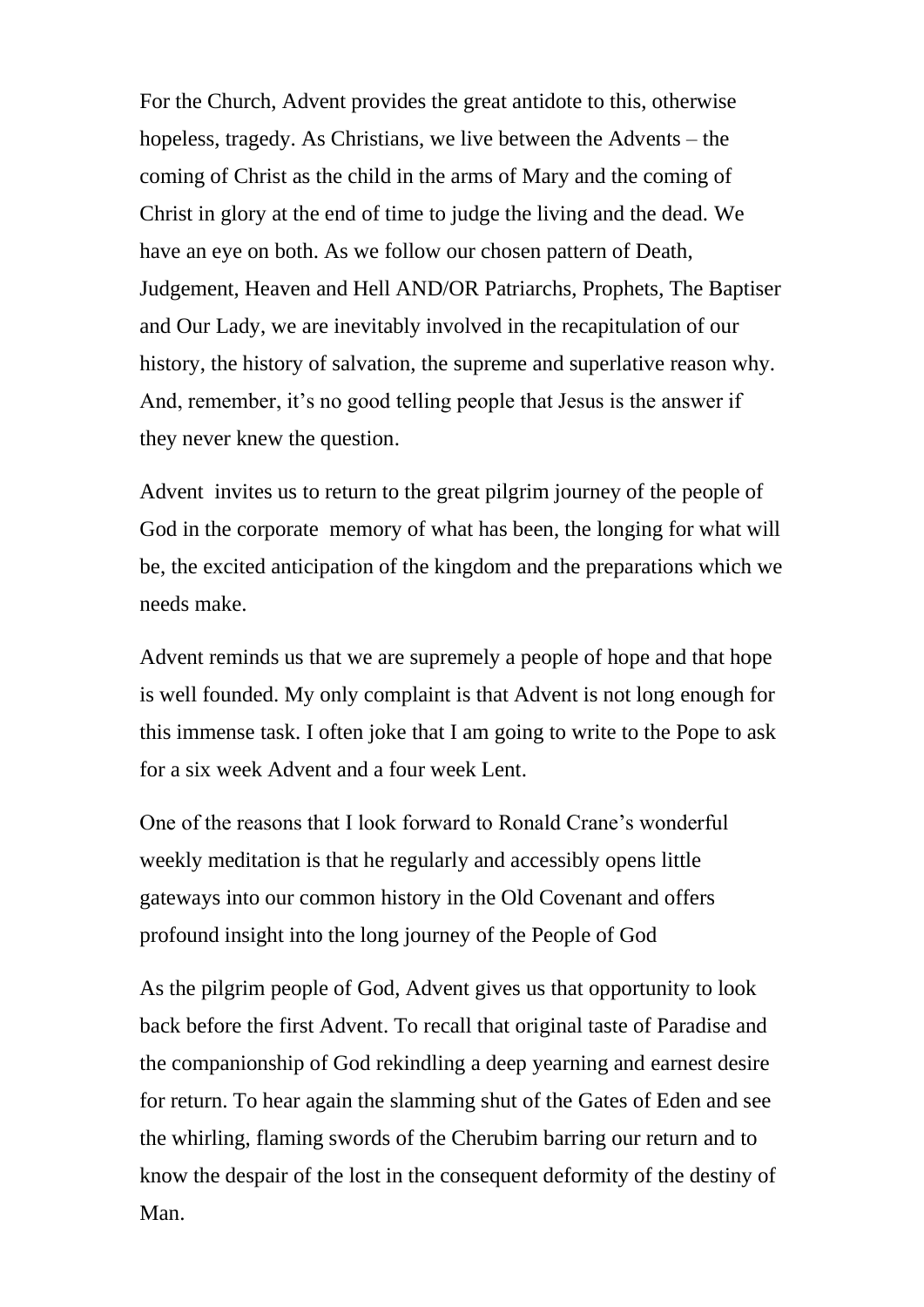To mourn the fratricidal strife of Man in the first family and all his descendants. To comprehend the depths of human depravity that made God regret making us and the consequent purging cataclysm of the flood. To hear the call to Abraham to start again, to set out in faith, to see the land of promise, to walk out of burning cities, to negotiate salvation. To stand under desert skies, bejewelled with myriad stars and hear the implausible promise of futurity and blessing for the world.

To walk the heart rending three days to Mount Moriah to sacrifice the gift of Isaac and there, on that same site where, centuries later, Man would not spare the Son of God, God spared the Son of Man and provided his own sacrifice. To know the slavery of Egypt and to stand with Moses before the Bush of Fire and encounter the revelation of the divine name. To keep the Passover, the Mass of all the ages, the Blood of the Lamb turning away the Angel of Death. To follow the cloud of witnesses and be defended by the fire of God . To flee in terror before the enemy only to find ourselves dry-shod in the deep while behind us the forces of the dark lord are swept away in the baptismal torrent of the Red Sea. To wilderness wander – becoming His people, ready for the Land of Promise. To stand with the prophets and know their agony of heart as the people set off on the long and winding road of disobedience and national apostasy that leads to defeat and exile. and still to know that The Messiah will come.

As we gather our history, our memory, our very identity, so we begin to understand the context of our little story on the vast canvas of the heart of God and the extraordinary panoply of salvation history. Then we are beginning to be prepared for the first Advent. We are beginning to grasp the mind expanding and soul thrilling immensity of the Incarnation. We are on the threshold of the joy from which nothing can separate us in the love of God.